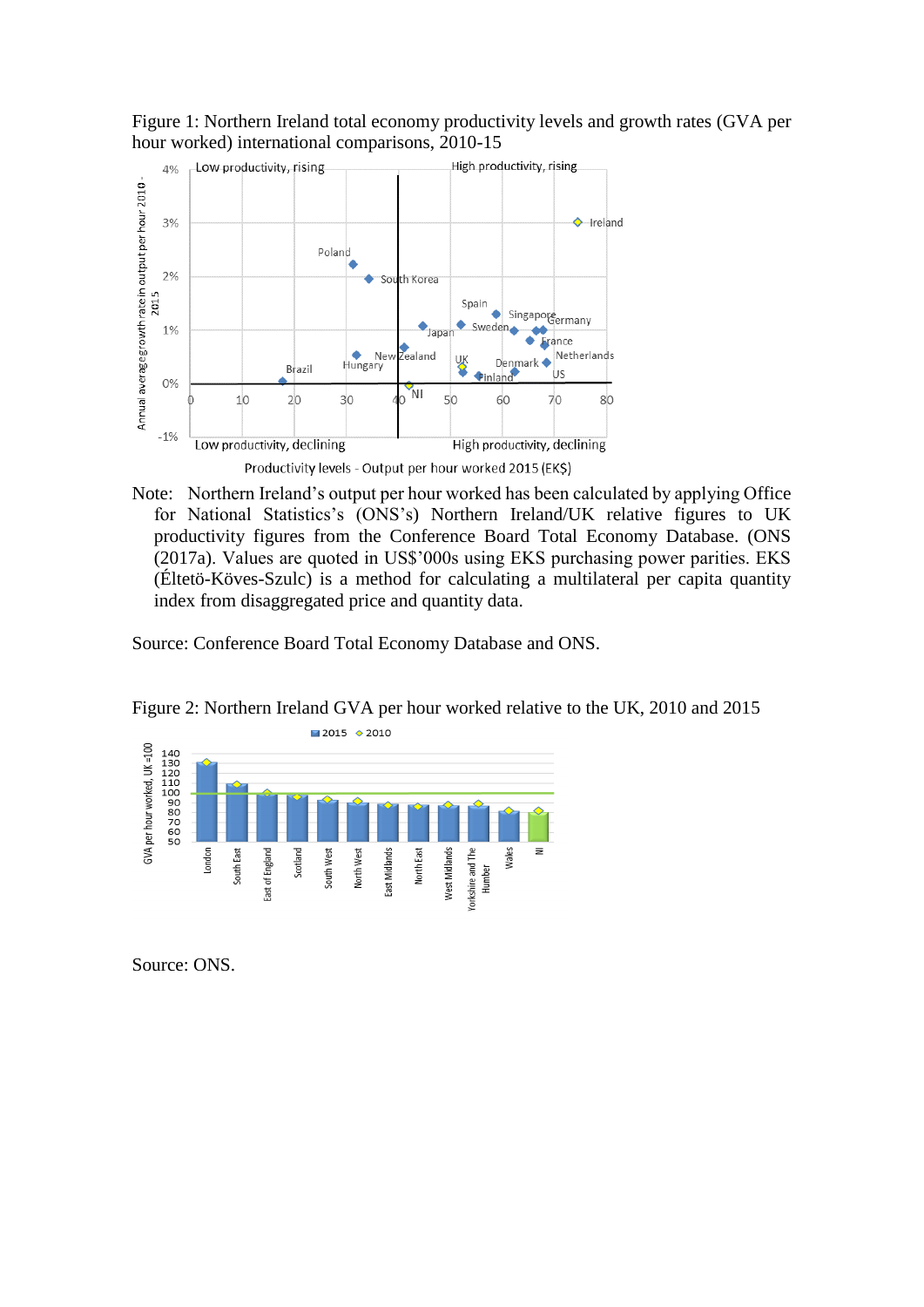

Figure 3: Northern Ireland sectoral productivity GVA per employee relative to the UK, 2010-15

Source: National Online Manpower Information Service (NOMIS) and ONS

Table 1: WEF-based Competitiveness Index for Northern Ireland results by pillar, 2012- 13

| Pillar                                 | Score | Rank $(1-145)$    |
|----------------------------------------|-------|-------------------|
| Pillar 1: Institutions                 | 4.57  | 42 <sup>nd</sup>  |
| Pillar 2: Infrastructure               | 5.04  | 34 <sup>th</sup>  |
| Pillar 3: Macroeconomic environment    | 3.86  | $118^{th}$        |
| Pillar 4: Health & primary education   | 6.35  | 18 <sup>th</sup>  |
| Pillar 5: Higher education & training  | 5.10  | 28 <sup>th</sup>  |
| Pillar 6: Goods market efficiency      | 4.77  | 29 <sup>th</sup>  |
| Pillar 7: Labour market efficiency     | 4.57  | $45^{\text{th}}$  |
| Pillar 8: Financial market development | 4.21  | 60 <sup>th</sup>  |
| Pillar 9: Technological readiness      | 5.38  | 25 <sup>th</sup>  |
| Pillar 10: Market size                 | 2.85  | 104 <sup>th</sup> |
| Pillar 11: Business sophistication     | 4.31  | 41 <sup>st</sup>  |
| Pillar 12: Innovation                  | 3.90  | 31 <sup>st</sup>  |
| Competitiveness Index Score            | 4.46  | $42^{nd}$         |

Source: SQW/Cambridge Econometrics (2013).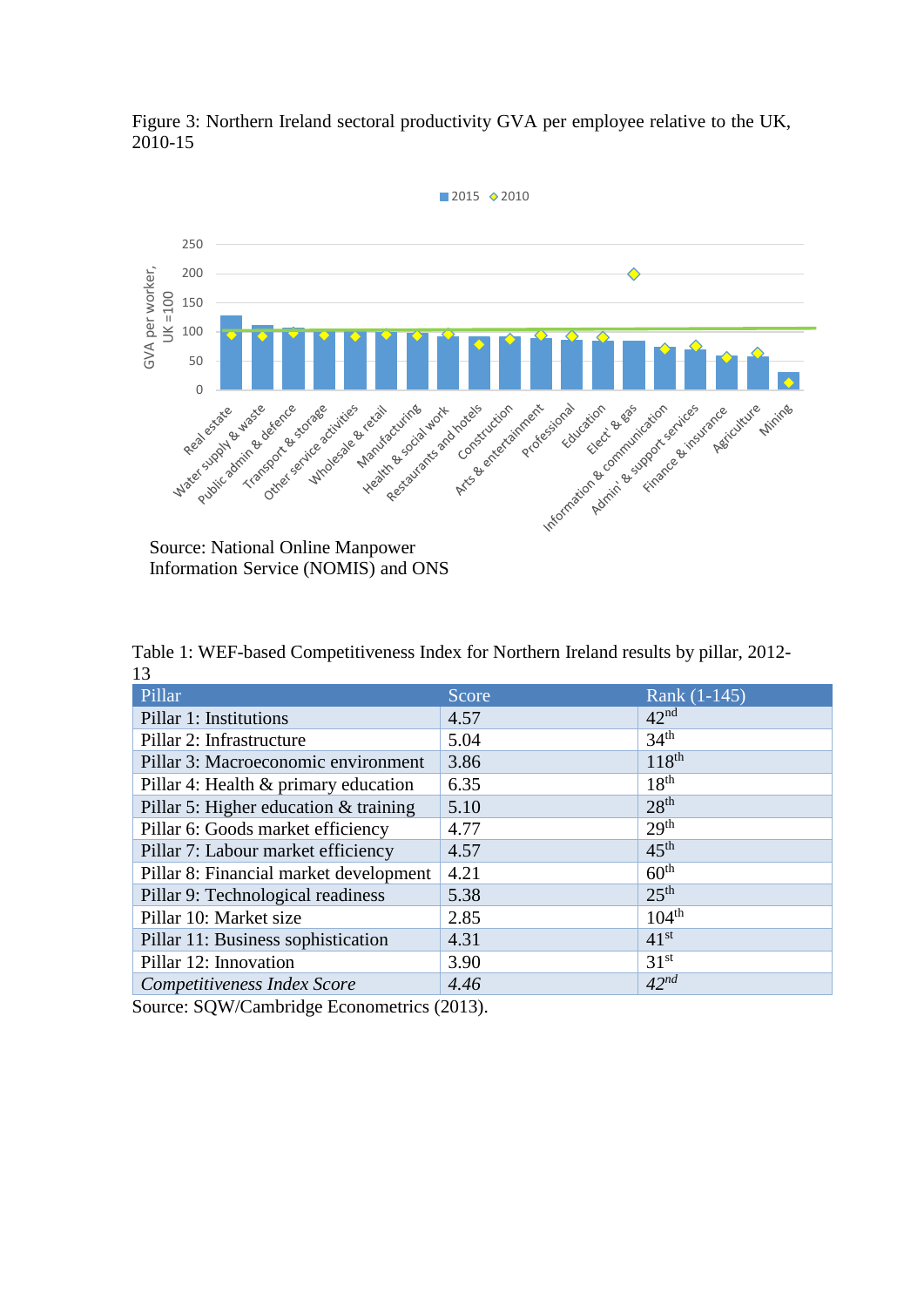

Figure 4: Conceptualisation of regional competitiveness in the Competitiveness Scorecard

Source: Johnston & Heery (2016).